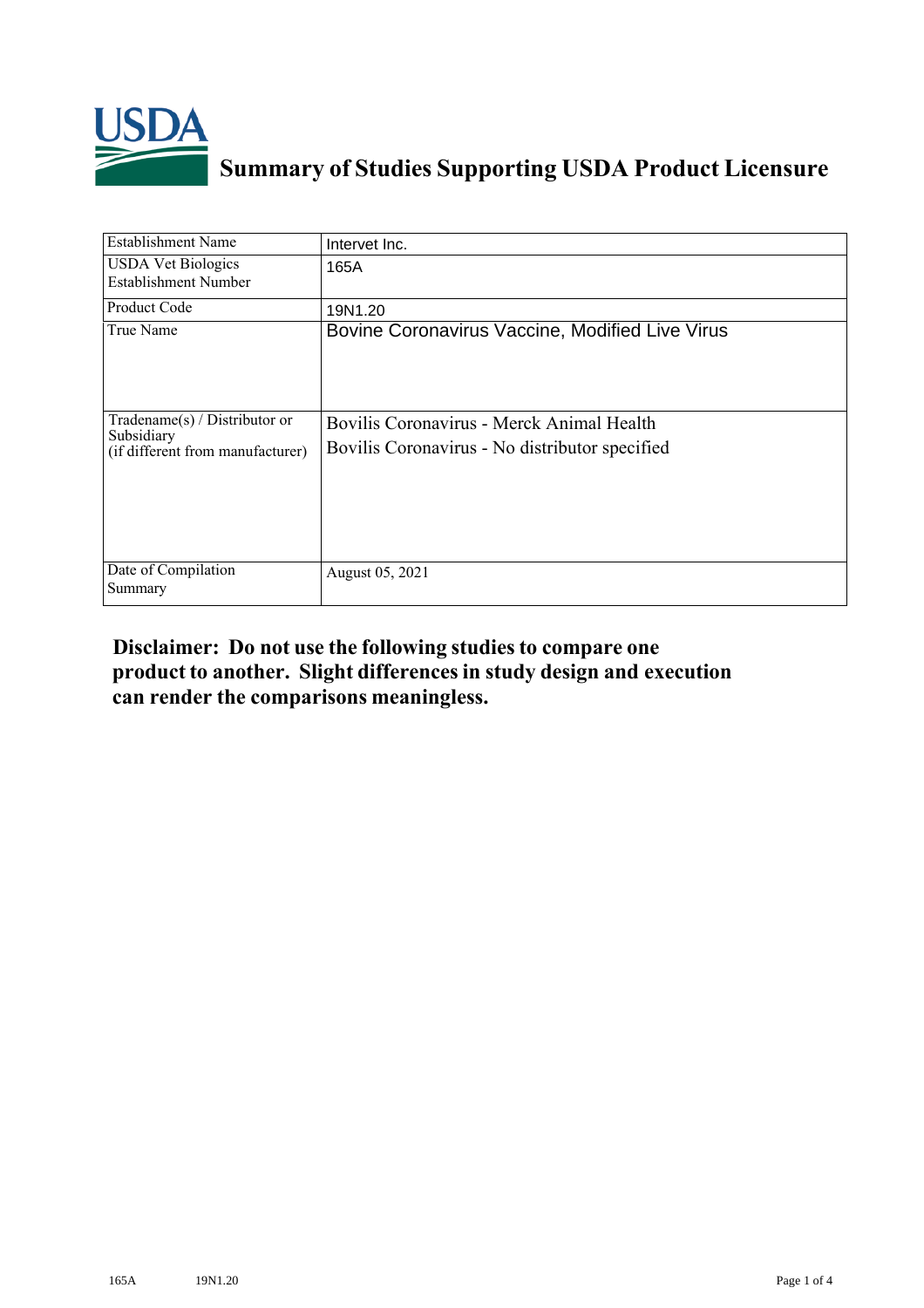| <b>Study Type</b>                   | Efficacy                                                                     |                                               |                                                                                  |             |            |  |  |  |
|-------------------------------------|------------------------------------------------------------------------------|-----------------------------------------------|----------------------------------------------------------------------------------|-------------|------------|--|--|--|
| <b>Pertaining to</b>                |                                                                              | Bovine Coronavirus (BCV)                      |                                                                                  |             |            |  |  |  |
| <b>Study Purpose</b>                |                                                                              |                                               | To demonstrate effectiveness against enteric disease caused by BCV.              |             |            |  |  |  |
| Product                             |                                                                              | One dose administered by the intranasal route |                                                                                  |             |            |  |  |  |
| <b>Administration</b>               |                                                                              |                                               |                                                                                  |             |            |  |  |  |
| <b>Study Animals</b>                |                                                                              |                                               | 44, 3-5 day old calves in 3 cohorts, distributed equally into vaccinates &       |             |            |  |  |  |
|                                     |                                                                              |                                               | controls. Controls received a product-matched placebo. Each cohort was           |             |            |  |  |  |
|                                     |                                                                              |                                               | vaccinated at different times based on shipping dates.                           |             |            |  |  |  |
| <b>Challenge</b>                    |                                                                              |                                               | Calves were challenged on the same day with BCV approximately 4                  |             |            |  |  |  |
| <b>Description</b>                  | weeks following the last cohort vaccination (Study Day 36).                  |                                               |                                                                                  |             |            |  |  |  |
| <b>Interval</b>                     | All calves were observed for signs of enteric disease (diarrhea) for 15 days |                                               |                                                                                  |             |            |  |  |  |
| observed after                      | post-challenge.                                                              |                                               |                                                                                  |             |            |  |  |  |
| challenge                           |                                                                              |                                               |                                                                                  |             |            |  |  |  |
| <b>Results</b>                      | Calves were considered positive for enteric disease if they had a diarrhea   |                                               |                                                                                  |             |            |  |  |  |
|                                     | score >1 for two or more consecutive days post-challenge.                    |                                               |                                                                                  |             |            |  |  |  |
|                                     |                                                                              |                                               |                                                                                  |             |            |  |  |  |
|                                     |                                                                              |                                               | Number of vaccinates and controls (out of the total) that are positive           |             |            |  |  |  |
|                                     |                                                                              |                                               |                                                                                  |             |            |  |  |  |
|                                     |                                                                              | for enteric disease.                          |                                                                                  |             |            |  |  |  |
|                                     | <b>Cohort</b>                                                                | <b>Product</b>                                | <b>Challenge in</b>                                                              | Vaccinates* | Controls** |  |  |  |
|                                     |                                                                              | Administration                                | Days after                                                                       |             |            |  |  |  |
|                                     |                                                                              |                                               | <b>Product</b>                                                                   |             |            |  |  |  |
|                                     |                                                                              |                                               | <b>Administration</b>                                                            |             |            |  |  |  |
|                                     | $\mathbf{1}$                                                                 | $SD***0$                                      | 33                                                                               | 5/8         | 4/7        |  |  |  |
|                                     | $\overline{2}$                                                               | SD <sub>3</sub>                               | 29                                                                               | 2/8         | 8/10       |  |  |  |
|                                     | 3                                                                            | SD <sub>7</sub>                               | 26                                                                               | 1/4         | 4/5        |  |  |  |
|                                     | <b>Total</b>                                                                 |                                               |                                                                                  | 8/20        | 16/22      |  |  |  |
|                                     | $\ast$                                                                       |                                               | 2 vaccinates were excluded from the study prior to challenge due to unrelated    |             |            |  |  |  |
|                                     | causes.                                                                      |                                               |                                                                                  |             |            |  |  |  |
|                                     |                                                                              |                                               | ** 2 controls died 12 days post-challenge due to enteritis with mild to moderate |             |            |  |  |  |
|                                     |                                                                              | ***SD is Study Day                            | immunohistochemical staining to BCV on colon tissue.                             |             |            |  |  |  |
|                                     |                                                                              |                                               |                                                                                  |             |            |  |  |  |
| <b>USDA Approval</b><br><b>Date</b> | 02/17/2015                                                                   |                                               |                                                                                  |             |            |  |  |  |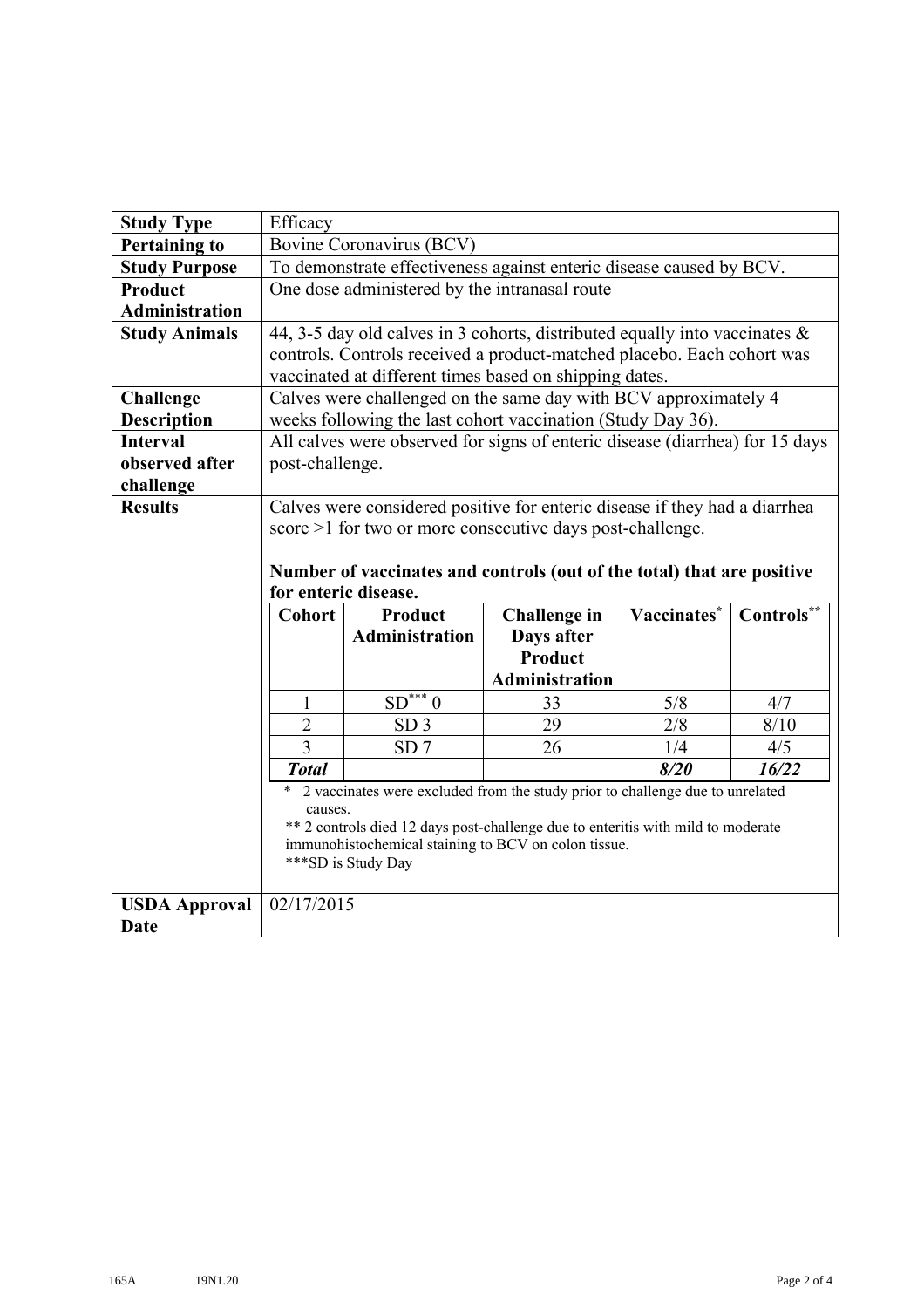| Treatment<br>Control |                    |    |   |   |   |        |                          | Diarrhea | Scores <sup>*</sup> |                  |                          | on Days Post Challenge with BCV |                          |        |                          |        |               |   |
|----------------------|--------------------|----|---|---|---|--------|--------------------------|----------|---------------------|------------------|--------------------------|---------------------------------|--------------------------|--------|--------------------------|--------|---------------|---|
|                      | Cohort             | L, | ٣ | 0 | ↽ | 2      | ⇔∣∾                      | 4        | م                   | ه                |                          | 8                               | 5                        | ₽      | ÷                        | 2      | ₽             | ₹ |
|                      |                    |    |   |   |   |        |                          | $\sim$   | $\frac{1}{2}$       | N                |                          | ∽                               |                          |        |                          |        |               |   |
| Control              |                    |    |   |   |   |        |                          |          |                     |                  | ్                        |                                 |                          |        |                          |        |               |   |
| Control<br>Control   |                    |    |   |   |   | ÷      | 3                        | 3        | 3                   |                  |                          |                                 | $\sim$                   | $\sim$ |                          |        |               |   |
| Control              |                    |    |   |   |   |        | N                        |          | 2                   |                  | ن إنت                    |                                 | $\sim$                   |        | 2                        | $\sim$ |               |   |
| Control              |                    |    |   |   |   |        |                          | $\sim$   | $\sim$              |                  |                          |                                 |                          |        |                          |        |               |   |
| Control              |                    |    |   |   |   | 2      | $\overline{\phantom{0}}$ |          |                     | ന  <b>N</b>  സ ന |                          |                                 |                          |        | $\overline{\phantom{0}}$ |        |               |   |
| Control              |                    |    |   |   |   |        |                          |          |                     |                  |                          | 3                               | പ്പപ്                    |        | $\sim$                   |        |               |   |
| Control              | N                  |    |   |   |   |        | 3                        | പന       | ო∣ო                 |                  |                          |                                 |                          | へに     |                          |        |               |   |
| Control              | 2                  |    |   |   |   |        |                          |          | 3                   |                  | 2                        |                                 |                          |        |                          |        |               |   |
| Control              | $\sim$             |    |   |   |   |        | 3                        | m M      | ξ                   | 3                |                          | പന                              | ÷                        | 2      | $\sim$                   |        | 3             | 3 |
| Control              | הור                |    |   |   |   |        | $\sim$                   |          | 3                   | $\sim$           | 3                        | ത                               |                          |        |                          |        |               |   |
| Control              |                    |    |   |   |   |        |                          |          |                     |                  |                          |                                 |                          |        |                          |        |               |   |
| Control              |                    |    |   |   |   |        | $\sim$                   |          |                     | $\sim$           | $\sim$                   |                                 |                          |        |                          |        |               |   |
| Control              | ∼ו∾                |    |   |   |   |        |                          |          | $\frac{1}{2}$       |                  |                          |                                 |                          |        |                          | m N    |               |   |
| Control              | $\sim$             |    |   |   |   | ξ      | 3                        | 3        | $\sim$              | MMM              |                          | 3                               | 3                        |        |                          |        |               |   |
| Control              | $\sim$             |    |   |   |   |        | $\sim$                   |          |                     |                  | $\overline{\phantom{0}}$ | ن ان                            | $\sim$                   | N      |                          |        |               |   |
| Control              | ణ                  |    |   |   |   |        |                          |          | ന                   |                  | $\overline{\phantom{0}}$ |                                 | $\overline{\mathcal{C}}$ |        | $\sim$                   | 2      |               |   |
| Control              | S                  |    |   |   |   |        | ≌∣ന∣ഢ                    |          | 3                   |                  |                          |                                 |                          | 3      |                          |        |               |   |
| Control              | 3                  |    |   |   |   | 2      |                          | سالت     | $\sim$              | 3                | ო ო                      | $\overline{}$                   |                          |        | 3                        | $\sim$ |               |   |
| Control              | $\sim$             |    |   |   |   |        | 2                        | $\sim$   | 3                   |                  | 3                        | הומ                             | 3                        | $\sim$ | $\sim$                   |        |               |   |
| Control              | ഩ                  |    |   |   |   |        |                          |          |                     |                  |                          |                                 |                          |        |                          | 3      |               |   |
| Vac                  |                    |    |   |   |   | $\sim$ |                          |          |                     |                  | ٠                        | $\sim$                          | $\overline{}$            |        | 2                        | ÷      | $\overline{}$ | ÷ |
| Vac                  |                    |    |   |   |   |        | 3                        | 3        | 3                   |                  |                          |                                 | ÷                        |        |                          |        |               |   |
| Vac                  |                    |    |   |   |   |        |                          |          |                     |                  |                          |                                 |                          |        |                          |        |               |   |
| Vac                  |                    |    |   |   |   |        | ന∣ന                      | m m      | ကကြ                 | ကကြ              |                          | 3                               | 3                        |        |                          |        | S             |   |
| Vac                  |                    |    |   |   |   |        |                          |          |                     |                  |                          |                                 |                          |        |                          |        |               |   |
| Vac                  |                    |    |   |   |   |        | $\sim$                   | $\sim$   |                     |                  |                          |                                 |                          |        |                          |        |               |   |
| <b>SPE</b>           |                    |    |   |   |   |        |                          |          | $\sim$              |                  | سالہ                     |                                 | $\overline{\phantom{0}}$ |        |                          |        |               |   |
|                      |                    |    |   |   |   |        | പ്പ                      |          |                     | $\sim$           |                          | $\sim$                          |                          |        |                          |        |               |   |
|                      | $\scriptstyle\sim$ |    |   |   |   |        |                          |          | 3                   |                  |                          |                                 | $\sim$                   |        |                          |        |               |   |
| <b>Vac</b>           | 2                  |    |   |   |   |        | $\sim$                   |          |                     |                  |                          |                                 |                          |        |                          | ÷      |               |   |
|                      | $\sim$             |    |   |   |   |        |                          |          | പ്പ                 |                  |                          |                                 | $\sim$                   |        |                          |        |               |   |
| Vac                  | $\sim$             |    |   |   |   |        | いい                       | $\sim$   |                     | $\sim$           |                          |                                 |                          |        |                          |        |               |   |
| Vac                  | $\sim$             |    |   |   |   |        |                          |          |                     |                  |                          |                                 |                          |        |                          |        |               |   |
| Vac                  | $\sim$             |    |   |   |   |        |                          |          |                     |                  |                          |                                 |                          |        |                          |        |               |   |
| Vac                  | N                  |    |   |   |   |        |                          |          |                     | $\sim$           | പ്പ                      |                                 |                          |        |                          |        |               |   |
| Vac                  | $\sim$             |    |   |   |   |        |                          | ٤        |                     |                  |                          |                                 | 3                        |        |                          |        |               |   |
| Vac                  | ຕ                  |    |   |   |   |        |                          |          |                     | ന∣പ              |                          |                                 |                          |        |                          |        |               |   |
| Vac                  | 5                  |    |   |   |   |        |                          |          |                     |                  | 2                        |                                 |                          |        |                          |        |               |   |
| Vac                  | $\sim$             |    |   |   |   |        |                          |          |                     |                  |                          |                                 |                          |        |                          |        |               |   |
| Vac                  | r                  |    |   |   |   |        |                          |          |                     |                  |                          |                                 |                          |        |                          |        |               |   |